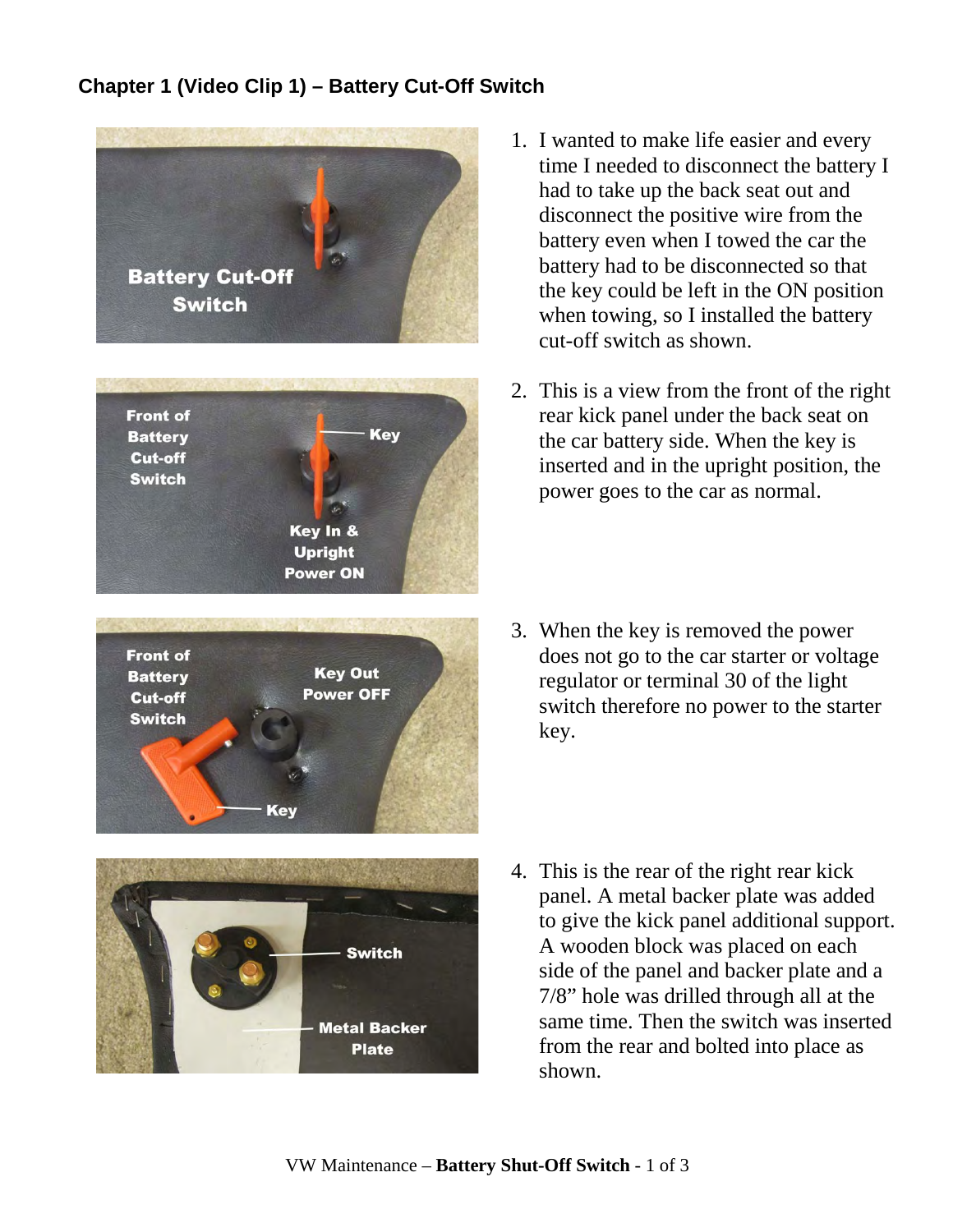

- 5. Next the exiting battery cable end was cut off of the positive wire that goes to the starter and a new terminal was sized. The wire was stripped for about 5/8" for the terminal.
- 6. Soldering flux was added to the stripped wire and the inside of the cable connector.



- **Power to Coil Hot from** & Terminal 30 **Light Switch Battery Rear of Battery** To Cut-off iter **Switch rickle Char**
- 7. The rear of the car was covered up with an old blanket and metal plates were used as shields as shown and the terminal was soldered to the wire.

8. A new positive cable was purchased and it was cut off to about 12" and a new terminal was solders on the cut end. The wires were then connected as shown.